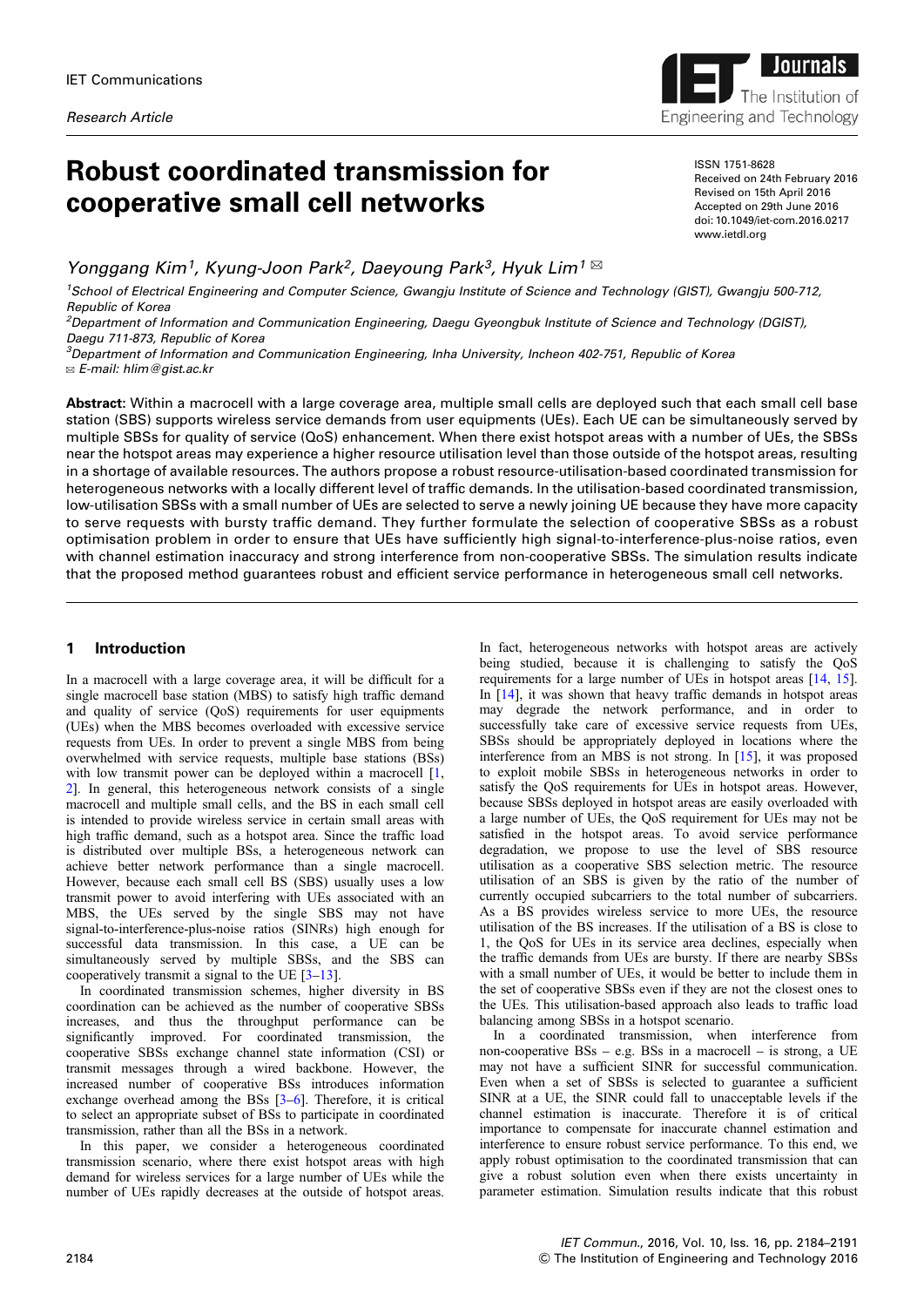approach outperforms the conventional methods that use a static margin for SINR estimation.

The remainder of this paper is organised as follows. In Section 2, we provide an overview of related work. In Section 3, we present the system model and derive the SINR for each UE when multiple SBSs cooperatively provide service to the same UE. Then, in Section 4, we explain the proposed cooperative transmission method. We also derive the upper bound of outage probability. In Section 5, we present our performance evaluation, and our conclusion follows in Section 6.

# 2 Related work

There are a large number of actively ongoing studies on coordinated transmission among BSs for improving network service performance.

## 2.1 Coordinated transmission approach

## 2.1.1 Static topology-based coordinated transmission:

The coordinated transmission among cooperating BSs increases the system complexity owing to the information exchange. To reduce the complexity and to exploit the benefits of the coordinated transmission, Marsch and Fettweis [3] focused on static topology-based coordinated transmission. They formulated an average SINR maximisation problem according to a predefined cluster, and presented that the appropriate static clustering for a given network topology shows a network throughput performance close to the user-centric clustering while requiring low control overhead. Huang and Andrews [4] studied the SINR outage probability of UEs when the UEs are serviced by static clustered BSs. They assumed a Poisson distributed BS topology and clustered BSs as a hexagonal lattice. The analytic results showed that the outage probability largely depends on the average number of cooperating BSs in each cluster, and presented that the number of cooperating BSs in each cluster is important in static clustering. Katranaras et al. [7] studied a static topology-based coordinated transmission in long-term evolution (LTE) networks. They analysed the power consumption for the transmission, signal processing and backhaul link connection of cooperating BSs in a variety of static cluster sizes and deployment densities of cooperating BSs. Through the simulation results, they showed that an appropriate predefined cluster size of BSs can improve the energy efficiency for a given BS density of a network.

2.1.2 User-centric clustering-based coordinated transmission: To enhance the throughput performance of the UEs, extensive research has been carried out on how to select a proper set of BSs for each UE while maintaining a certain SINR at the UEs. Zhao et al. [8] studied an overlapped coordinated transmission in LTE-Advanced to order to determine an effective set of cooperating BSs for each cell-edge user. The proposed algorithm in [8] computes the SINR gain of each cell-edge user for every possible cluster, and selects the best cluster that gives the highest SINR gain to the user. Through simulation results, they showed that user-centric clustering-based coordinated transmission achieves better network throughput performance than static topology-based coordinated transmission. Baracca et al. [9] considered the problem of dynamic joint clustering and scheduling for BSs and UEs for downlink coordinated transmission. Based on SINR values, UEs are grouped according to the preferred BS. On the basis of the preferred BS set for UEs, a greedy clustering selection algorithm that iteratively determines BS clusters at each time slot was proposed to improve service performance by mitigating the interference among BS clusters. In [10], Garcia et al. analysed SINR outage probability caused by signals from non-cooperative BSs and proposed a clustering algorithm that maximises the normalised goodput. They presented that the proposed user-centric clustering algorithm achieves higher normalised goodput than static topology-based clustering.

## 2.2 Coordinated transmission strategy

2.2.1 Energy consumption minimisation: There has been a line of research on energy consumption reduction in BS coordinated transmission. Huang and Ansari studied the influence of the number of UEs served by multiple BSs on network performance, and proved that the proper number of UEs associated with multiple BSs increases energy efficiency [11]. They formulated a power consumption minimisation problem and proposed a joint spectrum and power allocation (JSPA) algorithm that selects the cooperating BSs while restricting the number of UEs associated with multiple BSs. Han et al. [12] investigated the benefits of coordinated transmission in multicell cooperative networks where underutilised BSs can go into a sleep mode to reduce energy consumption. They proposed a power and subcarrier allocation algorithm that minimises network power consumption, retaining sufficient SINR for the wireless service. He et al. [13] studied distributed energy-efficient coordinated transmission. They defined energy efficiency as the ratio of the transmission rate sum to the total power consumption, and formulated an energy efficiency maximisation problem as a fractional programming problem. They decomposed the problem into a master problem and subproblems for each BS and proposed a power allocation algorithm for solving the decomposed problem.

2.2.2 Network overhead minimisation: The amount of information exchange among BSs has been one of the key research issues because network overhead may increase severely with the number of cooperating BSs. In [5], Unachukwu et al. investigated the impact of the number of cooperating BSs per UE on power consumption and data overhead. They showed how the number of cooperating BSs per UE influences network performance, and presented that a proper restriction on cooperating BS set size improves energy efficiency. In [6], Zhao et al. focused on the problem of minimising user data transfer in the backhaul under QoS and BS power constraints. They defined a routing matrix for distributing user data to cooperating BSs and formulated a routing matrix minimisation problem as an  $l_0$ -norm minimisation problem. Due to  $l_0$ -norm minimisation is NP-hard, the authors proposed two algorithms based on  $l_1$ -norm minimisation and  $l_2$ -norm relaxation, and they showed that the algorithms can significantly reduce user data transfer in the backhaul.

## 2.3 Our contribution

Our main contributions are summarised as follows:

• We consider resource utilisation as a new performance metric for user scheduling in the optimisation of coordinate transmission. In previous studies, conventional coordinated transmission schemes allocated a set or cluster of coordinated transmission SBSs based on SINR performance, energy efficiency, and control overhead. To the best of our knowledge, this paper is the first study that exploits resource utilisation to overcome service performance degradation owing to overloaded SBSs in coordinated transmission scenarios, in which there exist several hotspot areas with high service demand. The proposed coordinated transmission can achieve a significant increase in the number of UEs serviced by the network because the SBSs with more available resources are cooperatively involved in the coordinated transmission.

• In the case of incorrect channel estimation, we also derive robust resource allocation to avoid violating the minimum SINR even in the worst case. When we obtain the CSI for a coordinated transmission. the channel estimate can be inaccurate owing to interference from non-cooperative cells. In this case, UEs may fail to have high SINRs, which they are expected to obtain through coordinated transmission from cooperating SBSs. In this paper, a robust optimisation is considered for coordinated transmission in order to compensate for inaccurate channel estimates and to mitigate interference from non-cooperative cells.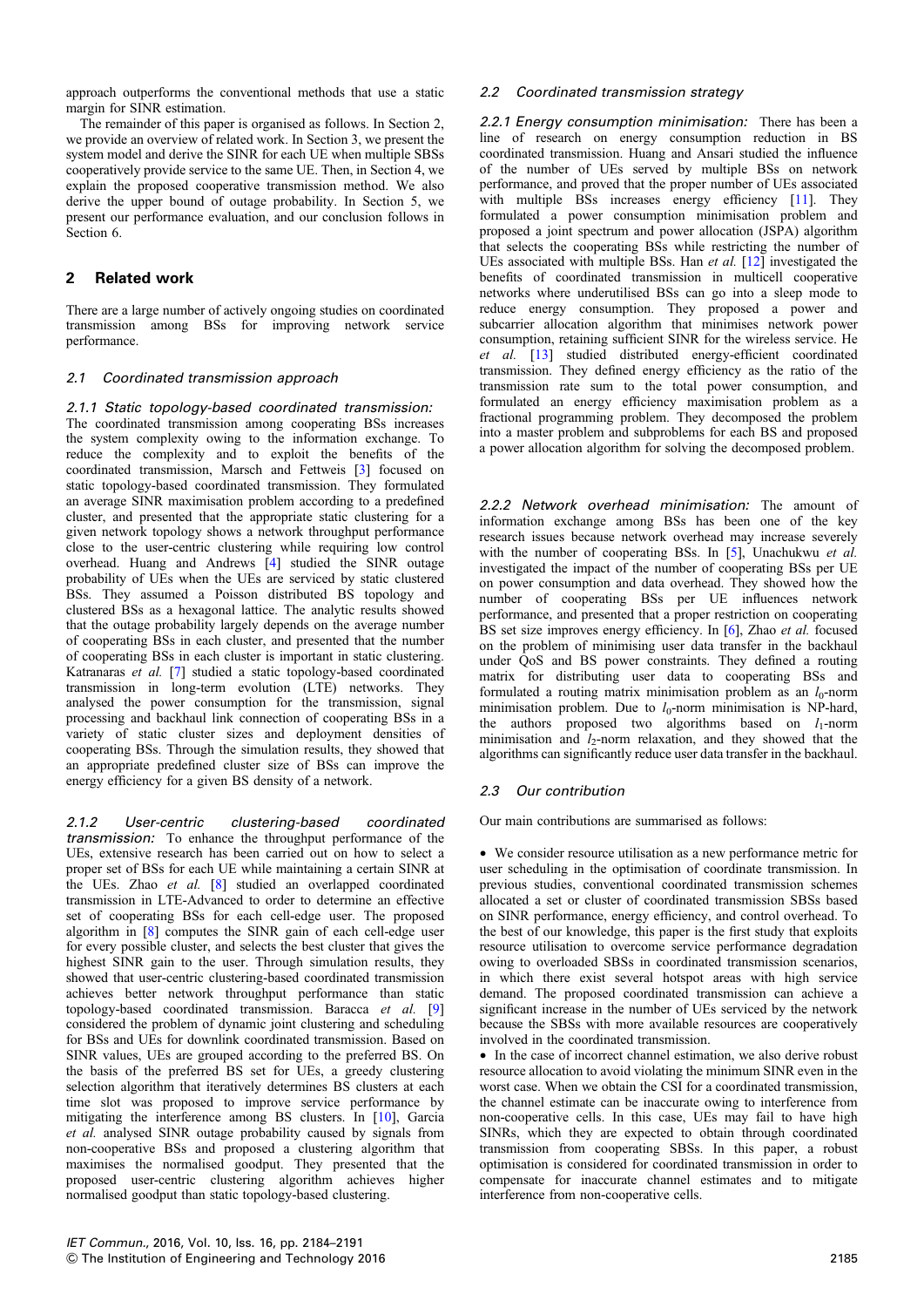† We exploit user-centric clustering-based coordinated transmission to achieve a high level of coordination diversity and to enhance network throughput. The cooperating SBSs are determined based on possible clustering sets for each UE. We derive the outage probability for a user, and show that the proposed method provides robust and efficient service performance even with inaccurate CSI.

#### 3 System model

We consider a wireless network where a set of N SBSs, denoted by  $X$ , provides wireless connectivity service to a set of  $L$  UEs, denoted by U, i.e.  $|X| = N$  and  $|U| = L$ . As illustrated in Fig. 1, some SBSs are located in heavily congested areas with high demand for UE services, while the others are in less congested areas. These heterogeneous characteristics of wireless service capability and demand cause an unbalance of QoS and should be taken into consideration in a coordinated transmission policy. SBSs simultaneously provide wireless connectivity service for UEs by adopting orthogonal frequency division multiple access (OFDMA) with a set of subcarriers C. A set of neighbouring SBSs for a UE k, denoted by  $X_k \subseteq X$ , is defined as those which can communicate with the UE k. If the size of  $X_k$  is large, it is possible to exploit a high level of coordination diversity with more SBSs, but this approach incurs significant inter-SBS interference if the SBSs are not properly coordinated. The SBSs share transmission data and CSI with each other, and SBS i transmits a signal  $m_{i,c,k}$  with power  $p_{i,c,k}$  to UE k at a subcarrier c. Note that the SBSs are connected to each other through a high-speed wired backhaul network. However, if the size of  $X_k$  is large, message exchange overhead may be significant. Among SBSs in  $X_k$ , several SBSs, denoted by  $S_{c,k}(t) \subseteq X_k$ , are selected to participate in joint signal transmission to UE  $k$  at subcarrier  $c$  at time slot  $t$ . We define SBS resource utilisation  $u_i(t)$  for the SBS *i* as the ratio of the currently occupied subcarriers to the total number of subcarriers at time slot t. For example, SBS i is fully utilised if all  $|C|$  subcarriers are occupied owing to a high number of UEs, i.e.  $u_i = 1$ . If SBS i is idle without UEs,  $u_i = 0$ . In general, as illustrated in Fig. 1, the utilisations of SBSs in the heavily congested areas are high, while those of SBSs in the lightly congested areas are low, because the SBSs in the more congested areas receive higher wireless service demands from more UEs. This implies that the SBSs in less congested areas have more available resources to be allocated for new UEs in a coordinated transmission scheme.

In Fig. 1, the received signal of UE  $k$  at subcarrier  $c$  at time slot  $t$  is given by

$$
R_{c,k}(t) = \sum_{i \in X} h_{i,c,k}(t) \sqrt{p_{i,c,k}} m_{i,c,k}(t) + n_{c,k}(t),
$$
 (1)

where  $h_{i,c,k}(t)$  is the channel gain from SBS *i* to UE *k* at subcarrier *c*,  $m_{i,c,k}(t)$  is a transmitted message from SBS *i*, and  $n_{c,k}(t)$  is the additive white Gaussian noise (AWGN) with a variance of  $\sigma^2$ . From a UE k's perspective, there is a set of SBSs,  $X_k$ , which can communicate with  $\overline{UE}$  k while the other SBSs in a network are only interferers. Thus the signal term in (1) can be decomposed into two components, which are the signals from the SBSs that are jointly cooperating for the wireless service to UE  $k$  and the interference from the other SBSs. Then the SINR can be easily derived as done in the literature [9, 10].

In this paper, we decompose  $R_{ck}(t)$  into three components as follows

$$
R_{c,k}(t) = \sum_{i \in S_{c,k}(t)} h_{i,c,k}(t) \sqrt{p_{i,c,k}} m_{i,c,k}(t) + \sum_{i \in X_k \setminus S_{c,k}(t)} h_{i,c,k}(t) \sqrt{p_{i,c,k}} m_{i,c,k}(t) + \sum_{i \in X \setminus X_k} h_{i,c,k}(t) \sqrt{p_{i,c,k}} m_{i,c,k}(t) + n_{c,k}(t).
$$
\n(2)

Note that the above equation is equivalent to that in (1) because  $X = S_{c,k}(t) \cup (X_k \backslash S_{c,k}(t)) \cup (X \backslash X_k)$ . Under the proposed coordinated transmission scheme, the SBSs in  $(X_k \backslash S_{c,k} )$  are controlled using precoding matrices so as to not interfere with UE k when the SBSs in  $S_{c,k}$  are transmitting to UE k. Therefore,  $SINR<sub>c,k</sub>$  of UE k is obtained by using (2) as

$$
SINR_{c,k} = \frac{\sum_{i \in S_{c,k}(t)} |h_{i,c,k}(t)|^2 p_{i,c,k}}{\sum_{j \in X \setminus X_k} |h_{j,c,k}(t)|^2 p_{j,c,k} + \sigma^2}
$$
(3)

$$
=\sum_{i\in S_{c,k}(t)}g_{i,c,k}(t),\tag{4}
$$

where  $g_{i,c,k}(t) = |h_{i,c,k}(t)|^2 p_{i,c,k} / (\sum_{j \in X \setminus X_k} |h_{j,c,k}(t)|^2 p_{j,c,k} + \sigma^2)$  if the power of  $m_{i,c,k}(t)$  is assumed to be 1. Note that the denominator of (3) does not include the interference from the SBSs in  $(X_k \backslash S_{c,k})$ . Due to the SINR of UE k in (3) depends on the signal strengths from  $S_{c,k}(t)$ , selecting a subset of appropriate SBSs  $S_{ck}(t)$  from  $X_k$  is crucial for the throughput performance.

#### 4 Robust coordinated transmission

## 4.1 Coordinated transmission

We consider a coordinated transmission that enables multiple BSs to cooperate with each other in order to improve the throughput performance of UEs. If a set of cooperating BSs  $X_k$  provides wireless connectivity service to UE  $k$  by making use of spatial diversity, the performance would be improved compared to the case where only one of the neighbouring BSs provides service to UE  $k$ . However, message exchange overhead exists if the size of  $X_k$  is large because BSs in  $X_k$  must share transmission data and CSI. Instead of using the entire set of BSs, a subset of  $X_k$  needs to be selected to participate in joint signal transmission to UE  $k$ . For the selection of  $S_{ck}(t)$ , one may consider to minimise the total transmit power of BSs in  $S_k(t)$  under the SINR requirement constraints as follows

minimise 
$$
\sum_{c \in C} \sum_{i \in S_{c,k}(t)} p_{i,c}
$$
  
subject to 
$$
\sum_{i \in S_{c,k}(t)} g_{i,c,k}(t) \ge \gamma \text{ for } \forall c \in C.
$$
 (5)

For simplicity, the aforementioned optimisation is decomposed for each subcarrier as follows: [Hereafter, we omit the subscript  $c$  for notational simplicity.]

MIN-POWER method

minimise 
$$
\sum_{i \in S_k(t)} p_i
$$
  
subject to 
$$
\sum_{i \in S_k(t)} g_{i,k}(t) \ge \gamma.
$$
 (6)

Note that as addressed in Section 2, there exist several approaches [11, 12] that have used an optimisation strategy similar to  $(6)$ , and JSPA [11] will be evaluated for comparison purposes in Section 5. However, because SBSs are usually powered by an electrical outlet, what is more important than power consumption in the selection of an SBS is the impact on the QoS of UEs served by an SBS when the SBS is newly selected to provide service to another UE.

We propose a new criterion for SBS selection, which is to select a subset of SBSs with low resource utilisation for joint signal transmission to UE  $k$  at subcarrier  $c$ . Determining a subset of cooperative SBSs without considering their utilisation may lead to a degradation of service capability. An SBS with low utilisation can accept more service requests from UEs without degrading the QoS of ongoing services. On the other hand, if a few SBSs that are close to UEs are selected in a hotspot area, the SBSs are easily overloaded, and the QoS provided by the SBSs eventually

IET Commun., 2016, Vol. 10, Iss. 16, pp. 2184–2191 2186 & The Institution of Engineering and Technology 2016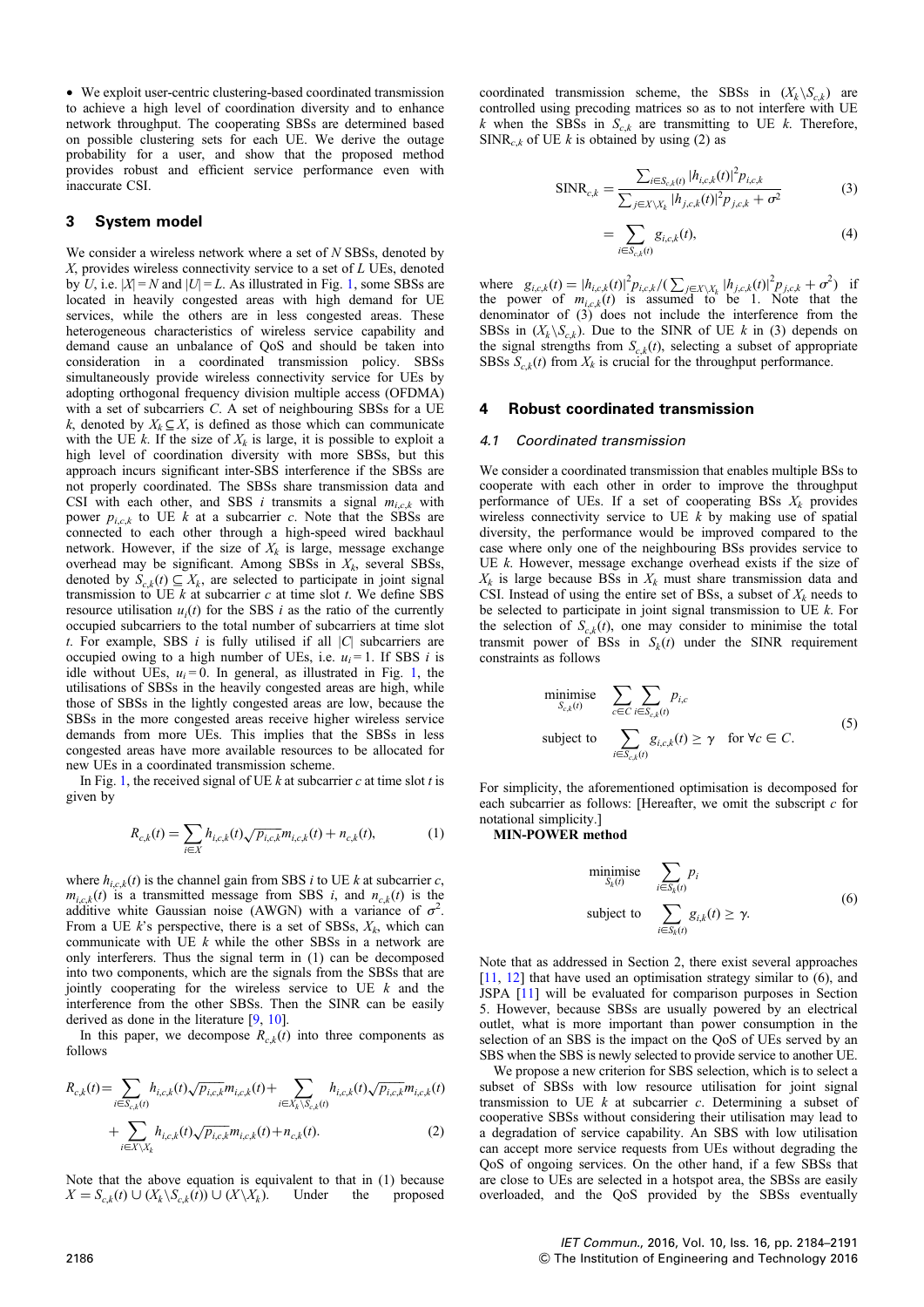

Fig. 1 System model for cooperative small cell networks

degrades. Instead of high-utilisation SBSs, it is desirable to select low-utilisation SBSs to improve the throughput performance of UE k by cooperatively providing service to the UE. We determine  $S_k(t)$  that minimises the sum of utilisation  $u_i(t)$ ,  $i \in S_k(t)$  while satisfying the SINR threshold requirement. The selection problem is formulated as follows

MIN-UTIL method

minimise 
$$
\sum_{i \in S_k(t)} u_i(t)
$$
  
subject to 
$$
\sum_{i \in S_k(t)} g_{i,k}(t) \ge \gamma
$$
 (7)

UE k is served at time slot t by the SBSs in  $S_k(t)$  obtained from (7).

We further extend the MIN-UTIL optimisation in (7) to robust optimisation in order to compensate for uncertainty in parameter estimation. In (7),  $g_{i,k}$  is a parameter to be estimated, and it is susceptible to interference from non-cooperative SBSs (i.e.  $X \setminus X_k$ ) for UE  $k$ . If the SINR constraint is not satisfied owing to estimation uncertainty, the joint transmission by the selected SBSs is unnecessarily wasted because UE  $k$  does not have an SINR high enough for successful communication. While  $g_{i,k}(t)$  is a nominal value to be estimated and used in the optimisation, the actual value of the uncertain parameter  $\tilde{g}_{i,k}(t), j \in S_k(t)$  is assumed to be in the range of  $[g_{i,k}(t) - \hat{g}_{i,k}(t), g_{i,k}(t) + \hat{g}_{i,k}(t)]$  [16]. The robust optimisation for (7) is formulated as follows:

ROBUST-MIN-UTIL method

$$
\begin{array}{ll}\text{minimize} & \sum_{i \in S_k(t)} u_i(t) \\ \text{subject to} & \sum_{i \in S_k(t)} g_{i,k}(t) - \beta_{S_k(t)}(\Gamma) \ge \gamma, \end{array} \tag{8}
$$

where  $\beta_{S_k(t)}(\Gamma) = \max_{\{A|A\subseteq S_k(t),|A|= \Gamma\}} {\sum_{i\in A} \hat{g}_{i,k}(t)}$ . In (8), the robustness of the system is adjusted by an integer parameter Γ,  $0 \leq \Gamma \leq |S_{k}(t)|$ . This implies that the robust solution obtained by (8) does not violate the SINR constraint if the number of  $\tilde{g}_{ik}(t)$ 's that have a significant discrepancy relative to the corresponding nominal values does not exceed Γ. Therefore the SBSs obtained from (8) provide more robust service to the UE than those

obtained from (7) when an uncertainty in parameter estimation exists, which is always the case in practice.

#### 4.2 Algorithm for a binary selection problem

The optimisation of (8) is a binary selection problem that minimises the aggregate utilisation of the selected SBSs while satisfying the SINR constraint. We first transform the minimisation problem to an equivalent maximisation form as follows

maximize  
\n
$$
\sum_{Z_k} u_i(t)
$$
\nsubject to\n
$$
\sum_{i \in Z_k} g_{i,k}(t) \leq \sum_{i \in X_k} g_{i,k}(t) - \gamma - \beta_{S_k(t)}(\Gamma).
$$
\n(9)

Note that the maximisation of the aggregate utilisation of SBSs in  $Z_k$ is equivalent to the minimisation of the aggregate utilisation of SBSs in  $S_k(t)$ . One may solve this binary integer programming problem using a brute-force search, but its complexity is given by  $O(2^{|X_k|})$ , which is too expensive to be solved in practice.

Owing to the high complexity of (9), we solve the problem in two steps and obtain a suboptimal solution. In the first step, we select a set of SBSs by setting  $\beta_{S_k(t)}(\Gamma) = 0$ , which corresponds to the solutions of the MIN-UTIL method in (7). In the second step, more SBSs are selected from the set of SBSs that are not selected in the first step in order to compensate for the uncertainty in parameter estimation. Note that  $\beta_{S_k(t)}(\Gamma)$  is approximated as a constant, which is obtained using the solution obtained in the first step.

In each step, we use dynamic programming in order to find a solution for the binary selection problem [17–19]. Algorithm 1 (see Fig. 2) shows the procedure of the dynamic programming used for solving (9). The algorithm is based on the tabulation of maximum values of the aggregate utilisation. Table 1 shows the table of a parameter  $V(i, g'_k)$ , which represents the maximum value of the aggregate utilisation that can be attained using SBSs up to  $i$ under the constraint that the summation of SINR is less than or equal to  $g'_{k}$ . In this algorithm,  $g_{i,k}(t)$  must be normalised for the tabulation in Table 1 such that the normalised version  $g'_{i,k}$  of  $g_{i,k}$ has a certain large integer value, which corresponds to the width of the table. That is,  $g'_{i,k} = \lfloor g_{i,k}(t)/(g g_{|X_k|,k}(t)/|X_k|) \rfloor$  and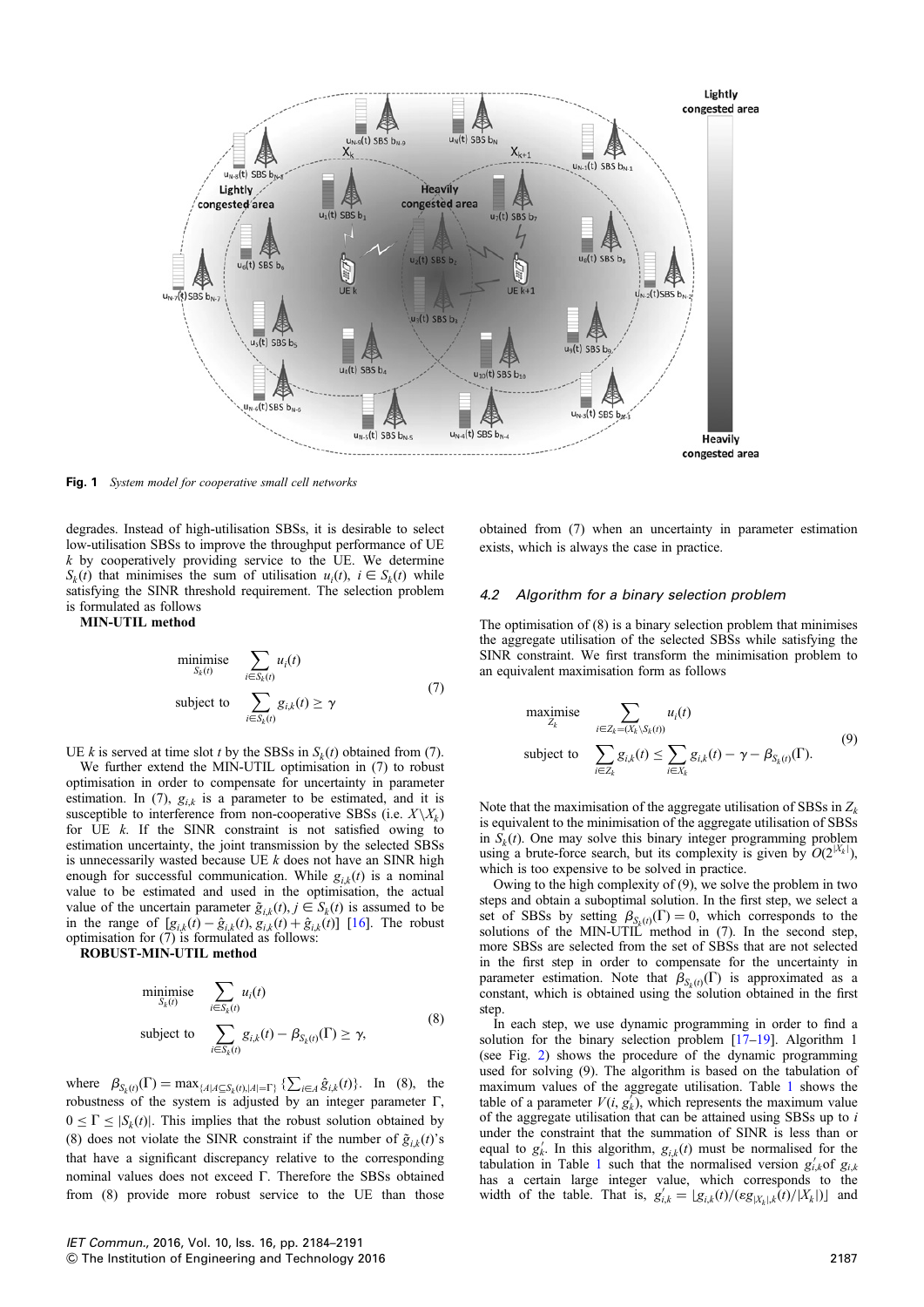# **Algorithm 1**

1: // For  $\forall i, i \in \{0, \dots, x\}$  where x is the number of SBSs. 2: // For  $\forall g'_k, g'_k \in \{0, \dots, y\}$  where y is the maximum bound of normalised SINR sum. 3: //  $g'_{i,k}$  is the normalised SINR value from SBS i to UE k. 4:  $\pi u_i(t)$  is the utilisation value of SBS *i*.  $5:$ 6: Set  $V(i, 0) = 0$  for  $\forall i$ , and set  $V(0, g'_k) = 0$  for  $\forall g'_k$ . 7: For  $\forall (i, g'_k)$ , calculate  $V(i, g'_k)$  as follows: 8: if  $g'_{i,k} > g'_{k}$  then  $V(i, g'_{k}) = V(i - 1, g'_{k})$ 9:  $10:$  else  $V(i, g'_{k}) = \max\{V(i - 1, g'_{k}), V(i - 1, g'_{k} - g'_{i,k}) + u_{i}(t)\}\$  $11:$  $12:$  end if  $13$ 14: Let  $i = x$ , and  $g'_k = y$ . 15: while  $i > 0$  and  $g'_k > 0$  do **if**  $V(i, g'_k) \neq V(i - 1, g'_k)$  then<br>mark the  $i^{th}$  SBS  $16<sup>2</sup>$  $17:$  $g'_{k} = g'_{k} - g'_{i,k}, i = i - 1$  $18$  $19<sub>i</sub>$ else  $20$  $i = i - 1$  $21:$ end if 22: end while

Fig. 2 Algorithm for solving a binary selection problem

 $\gamma' = \lfloor \gamma/(\epsilon g_{|X_k|,k}(t)/|X_k|) \rfloor$  for  $\epsilon > 0$ . Here,  $\epsilon$  is set to 0.1. Note that the SBSs are assumed to be sorted in ascending order of  $g_{i,k}(t)$ .

Let  $S'_k$  and  $S''_k$  be the solution for the first and second steps, respectively.  $S'_k$  is obtained using Algorithm 1 (Fig. 2) with  $x = |X_k|$ and  $y = \sum_{i \in X_k} g'_{i,k} - \gamma'$ . In Algorithm 1 (Fig. 2), the table for the parameter  $V(i, g'_k)$  is initialised in line 6. In lines 7–12, each element  $V(i, g'_k)$  of the table is recursively calculated as follows

$$
V(i, g'_k) = \begin{pmatrix} V(i-1, g'_k) & \text{if } g'_k > g'_k, \\ \max\{V(i-1, g'_k), V(i-1, g'_k - g'_k) + u_i(t)\} & \text{otherwise.} \end{pmatrix}
$$
(10)

Using the table for  $V(i, g'_k)$  as shown in Table 1, the algorithm starts to inspect each element of the table starting from the bottom right corner of the table, and if the condition in line 16 is satisfied, it sets the corresponding SBS as marked. The algorithm stops when all the rows are inspected, as described in lines 15–22. Eventually, the marked SBSs are selected as the SBSs that maximise  $\sum_{i\in Z_k} u_i(t)$ , and  $S'_k = (X_k \setminus Z_k)$ .

Once  $S'_k$  is obtained,  $S''_k$  can be obtained by choosing SBSs from  $Z_k$  in order to compensate for the uncertainty in parameter estimation. In (9),  $\beta_{S_k(t)}(\Gamma)$  is a function of  $S_k(t)$ , but is assumed to be a constant given by  $\beta_{S'_k(t)}(\Gamma)$ . Then  $S''_k$  can be obtained simply by repeating<br>Algorithm 1 (Fig. 2) with  $x = |Z|$  and  $y = \sum_{r=1}^k a'_r = \beta'_r$ . Note Algorithm 1 (Fig. 2) with  $x = |Z_k|$  and  $y = \sum_{i \in Z_k} g'_{i,k} - \beta'$ . Note that the SBSs in  $Z_k$  are sorted in ascending order of  $g_{i,k}(t)$ .  $g'_{i,k} = \lfloor g_{i,k}(t)/( \epsilon g_{|Z_k|,k}(t) / |Z_k| ) \rfloor$  and  $\beta' = \lfloor \beta_{S_k(t)}(\Gamma) / (\epsilon g_{|Z_k|,k}(t) / |\Gamma_k| ) \rfloor$  $|Z_k|$ ] for  $\epsilon > 0$ . Finally, the SBSs in  $(S'_k \cup S''_k)$  are intended to cooperatively provide service to UE k.

Table 1 Table for solving the binary selection problem using dynamic programming

|         | $g'_k = 0$ | $g'_{k} = 1$ | $g'_{k} = 2$ | $\cdots$ | $g'_k = y$ |
|---------|------------|--------------|--------------|----------|------------|
| $i = 0$ | V(0,0)     | V(0,1)       | V(0,2)       | $\cdots$ | V(0,y)     |
| $i = 1$ | V(1,0)     | V(1,1)       | V(1,2)       | $\cdots$ | V(1,y)     |
| $i = 2$ | V(2,0)     | V(2,1)       | V(2,2)       | $\cdots$ | V(2,y)     |
| ÷       |            |              |              |          |            |
| $i = x$ | V(x,0)     | V(x,1)       | V(x,2)       | $\cdots$ | V(x, y)    |

The complexity of Algorithm 1 (Fig. 2) depends on the table size for the binary selection problem [18]. As the width and height of Table 1 are  $\pi = (|X_k| + 1)$  and  $\theta = (\sum_{i \in X_k} g'_{i,k} - \gamma' + 1),$ respectively, the complexity is given by  $O(\pi\theta)$ , which is much lower than  $O(2^{|X_k|})$  for the brute-force search. In comparison with the proposed algorithm, the algorithms in [11, 12] have a different approach to reduce the computational complexity. In  $[11]$ , the JSPA algorithm reduces the number of possible cases for BS selection by restricting the number of cooperative BSs per each UE to two. Since UEs are provided wireless services from less than or equal to two BSs, the complexity of the JSPA algorithm is given by  $O(|X|^2)$ . In [12], BSs are statically clustered into groups with several BSs, and the optimisation is applied to each group of BSs rather than to the whole BSs for reducing the number of possible cases in BS selection. The complexity of the proposed algorithm using the dynamic programming is lower than that of the algorithms in [11, 12].

#### 4.3 Outage probability

In this section, we calculate the upper bound of the outage probability for the ROBUST-MIN-UTIL method.

*Theorem 1:* Let  $S_k^*(t)$  and  $A^*$  be an optimal solution of (8) and the corresponding set that achieves the maximum for  $\beta_{S^*(t)}(\Gamma)$ , respectively. Then the outage probability satisfies the following inequality

$$
\Pr\left(\sum_{i\in S_k^*} \tilde{g}_{i,k}(t) < b\right) \le 1 - \Phi\left(\frac{\Gamma - 1}{\sqrt{|X_k|}}\right) \tag{11}
$$

where  $\Phi(\theta) = (1/\sqrt{2\pi}) \int_{-\infty}^{\theta} \exp(-(y^2/2))dy$  and is the cumulative distribution function of a standard normal distribution distribution function of a standard normal distribution.

*Proof:* See the Appendix. 
$$
\Box
$$

The outage probability is calculated under the condition that a feasible solution exists. Note that there is no feasible solution if the SINR is lower than  $\gamma$  for  $S_k(t) = X_k$ .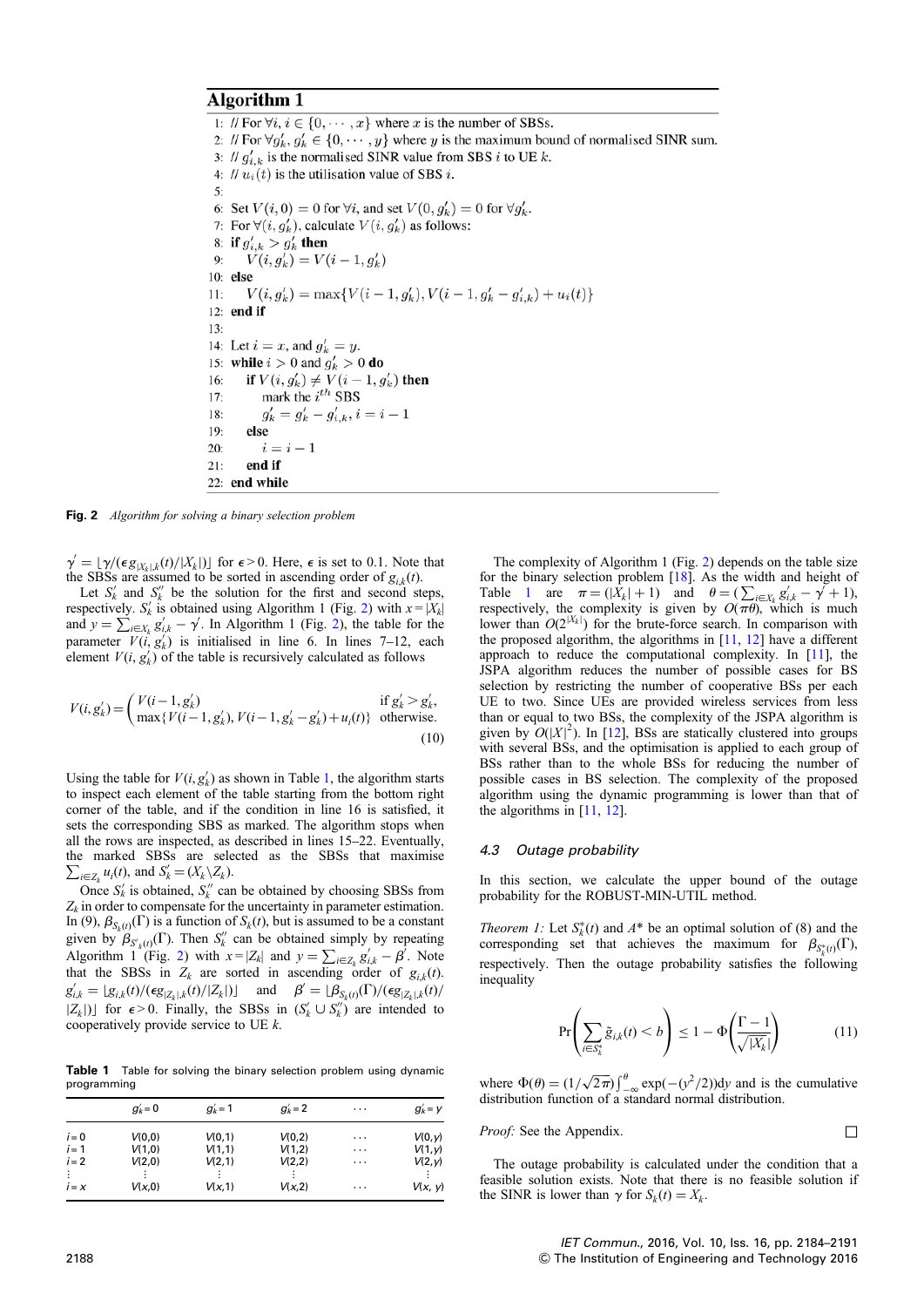

**Fig. 3** Outage probability comparison for  $\Gamma(|X| = 45, |X_k| = 30, L = 80)$ 

## 5 Performance evaluation

In this section, we present the results of a simulation designed to evaluate the performance of the ROBUST-MIN-UTIL method in comparison with that of the MIN-POWER method, the MIN-UTIL method, and the JSPA algorithm in [11]. The simulation has been carried out using MATLAB. In this simulation,  $N$  SBSs and  $L$ UEs are randomly distributed in a square area. Each SBS is assumed to simultaneously service up to 50 UEs in accordance with its capacity limitation. For a UE  $k$ , if an SBS's distance from the UE is less than 1 km, it is included in  $X_k$ . The signals from the SBSs are transmitted at a 2.6-GHz centre frequency through an AWGN channel with a power of 0.01 W, and the path loss exponent is set to 3. As described in Section 4, the channel estimation is susceptible to uncertainty, which is modelled as a normal distribution. For the simulation of the MIN-POWER method in (6) and the MIN-UTIL method in (7), a certain amount of SINR margin that is proportional to  $\gamma$  (i.e.  $\alpha\gamma$ ) is added to the SINR constraints. Without the SINR margin, the optimisations exhibit high outage probability because of the channel estimation uncertainty. Note that  $\beta_{S_k(t)}(\Gamma)$  in (8) can be considered as a margin that is given as a function of  $S_k$  and  $\Gamma$ , while the margin in (6) and (7) is simply proportional to the SINR threshold  $\gamma$ .

Fig. 3 shows the analytic upper bound in (11) and the simulation results for the outage probability. Note that the outage probability for  $\Gamma = 0$  in the figure corresponds to that for the MIN-UTIL method. We observe that the outage probabilities of the ROBUST-MIN-UTIL method do not exceed the analytic upper bound in (11). In the figure, the outage probability of the ROBUST-MIN-UTIL method decreases as Γ increases because more SBSs are selected with a larger Γ. In the entire range of Γ, the outage probability for  $\gamma = 20$ is greater than that for  $\gamma$  = 12.5 because as  $\gamma$  becomes higher, more SBSs must be selected to satisfy the SINR constraint.

Figs. 4a and b show the normalised number of UEs in service when there are 80 and 120 UEs, respectively. In the simulation, the ROBUST-MIN-UTIL method calculates the SINR margin with regard to  $S_k$  and  $\Gamma$  according to  $\beta_{S_k(t)}(\Gamma) = \max_{\{A|A \subseteq S_k(t), |A| = \Gamma\}}$  $\{\sum_{i\in A}\hat{g}_{i,k}(t)\}\$ , while the MIN-POWER and the MIN-UTIL methods determine the SINR margin proportionally to  $\gamma$ . The simulation results in Fig. 4a show that, when  $\alpha = 0.02$ , the performance of the ROBUST-MIN-UTIL method is always better than that of the other methods because the small SINR margins of the MIN-POWER and MIN-UTIL methods cause a high outage probability. Note that the JSPA method in [11] does not consider the SINR margin for protection against channel estimation uncertainty. When  $\alpha = 0.12$ , the performance of the MIN-POWER method is still lower than that of the ROBUST-MIN-UTIL method. Even though the SINR margin increases and each UE experiences low outage performance, SBSs that are close to UEs can easily become overloaded because they service excessive UEs.



**Fig. 4** Performance comparison of the methods  $(|X| = 45, |X_k| = 30)$ a Normalised number of UEs in service when  $L = 80$ b Normalised number of UEs in service when  $L = 120$ 

On the other hand, the performance of the MIN-UTIL method with  $\alpha = 0.12$  increases as  $\gamma$  increases until  $\gamma = 17$ , and the MIN-UTIL method shows better performance than the ROBUST-MIN-UTIL method when  $\gamma \geq 17$ .

Since both the ROBUST-MIN-UTIL and the MIN-UTIL methods make use of low-utilisation SBSs to avoid QoS degradation of ongoing services caused by overloaded SBSs, the performance is highly dependent on the amount of SINR margin. Hence, when  $\beta_{S_{\epsilon}(t)}(\Gamma)$  of the ROBUST-MIN-UTIL method is smaller than the SINR margin  $\alpha\beta$  of the MIN-UTIL method, the performance of the ROBUST-MIN-UTIL method is lower than that of the MIN-UTIL method. However, the performance of the MIN-UTIL method also eventually decreases, as shown in the simulation results, when  $\gamma \geq 17$ . This is because excessive SBSs are selected to maintain the outage performance of UEs. As a result, the total number of UEs in service decreases. Moreover, when  $\gamma \geq 17$ , the MIN-UTIL method consumes more resources than the ROBUST-MIN-UTIL method.

Fig. 4b shows the simulation results when the number of UEs is 120. In this case, the performance comparison between the ROBUST-MIN-UTIL and the MIN-UTIL methods is similar to the results in Fig. 4a, except that the performance of both methods decreases more quickly as  $\gamma$  increases. However, unlike the simulation results in Fig. 4a, both the ROBUST-MIN-UTIL and the MIN-UTIL methods always show better performance than the MIN-POWER method. The MIN-POWER method selects SBSs that are close to UEs even if they are highly utilised. Hence, as the number of UEs increases, SBSs that are close to UEs are repeatedly selected and become overloaded, causing degradation in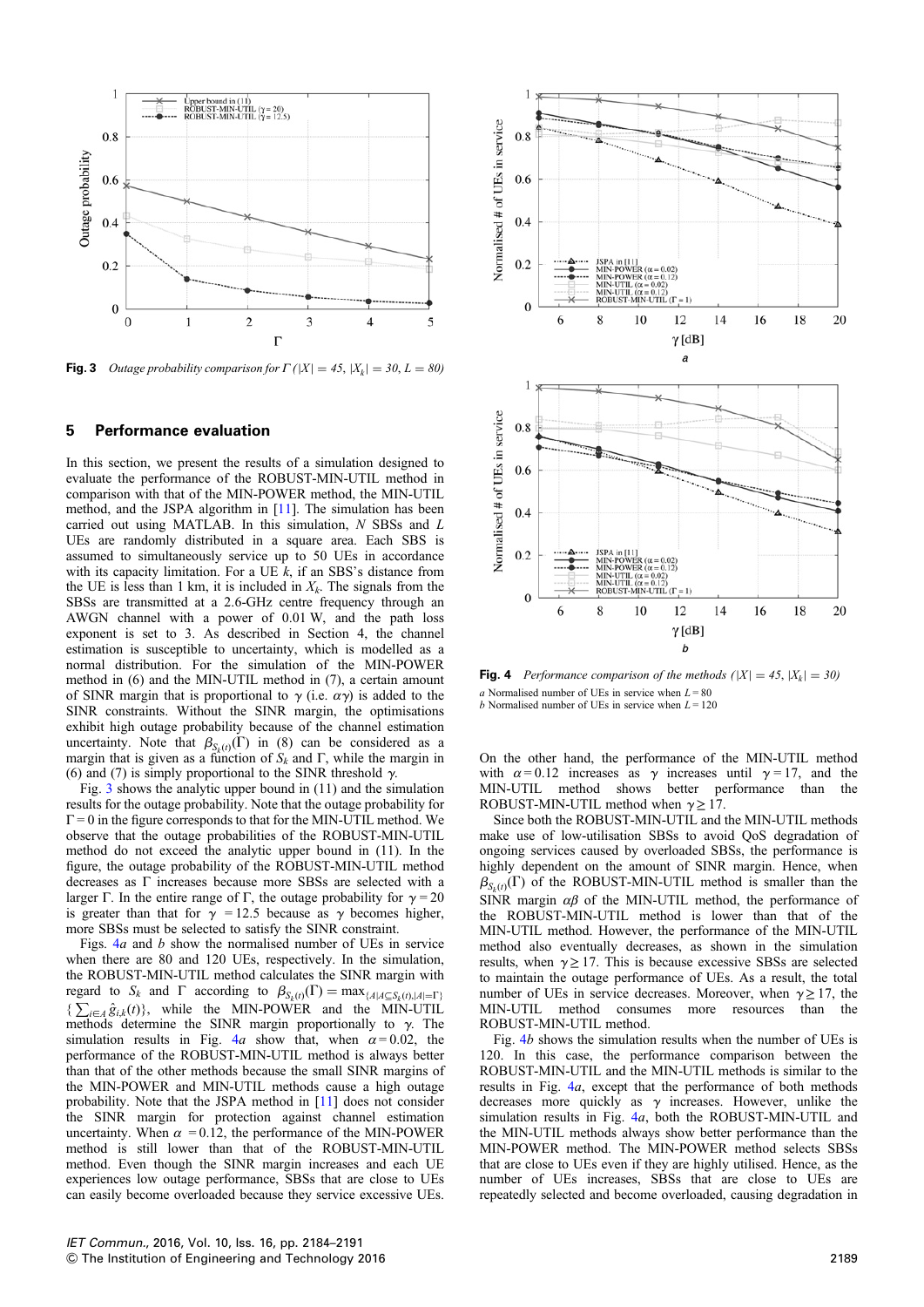

Fig. 5 Average transmit power and utilisation of SBSs  $(|X| = 45, |X_k| = 30, L = 80)$ 

a Average transmit power requirement per UE

b Average utilisation of SBSs

the QoS. On the other hand, the ROBUST-MIN-UTIL and the MIN-UTIL methods make use of low-utilisation SBSs, since they select SBSs in a way that minimises the utilisation sum of selected SBSs. Therefore the ROBUST-MIN-UTIL and the MIN-UTIL methods show better performance than the MIN-POWER method, especially in a hotspot area with many UEs.

Fig. 5 shows the average transmit power and utilisation of SBSs for the simulation in Fig. 4a. Note that the SINR margins for both the MIN-POWER and the MIN-UTIL methods increase as  $\alpha$ increases because the SINR margin is calculated as  $\alpha \gamma$ . Fig. 5a shows that when  $\alpha = 0.02$ , both the MIN-POWER and the MIN-UTIL methods require lower transmit power than the ROBUST-MIN-UTIL method. In these cases, the outage probability of the MIN-POWER and the MIN-UTIL methods is higher than that of the ROBUST-MIN-UTIL method since the SINR margin is too small to compensate for the channel estimation uncertainty. Therefore the MIN-POWER and MIN-UTIL methods service fewer UEs, as shown in Fig. 4a. When  $\alpha$  = 0.12, there are points at which the MIN-POWER and MIN-UTIL methods consume more power than the MIN-UTIL methods consume more power than the ROBUST-MIN-UTIL method because the SINR margin  $\alpha\gamma$ becomes larger than  $\beta_{S_k(t)}(\Gamma)$  in the ROBUST-MIN-UTIL method. When  $\alpha = 0.12$  and  $\gamma = 20$ , however, even though the MIN-POWER method consumes more power than the ROBUST-MIN-UTIL method, the performance of the ROBUST-MIN-UTIL method is better than that of the MIN-POWER method. On the other hand, the MIN-UTIL method shows better performance than the ROBUST-MIN-UTIL method when  $\alpha = 0.12$  and  $\gamma \ge 17$ .



Fig. 6 Jain's fairness index comparison of the methods  $(|X| = 45, |X_k| = 30, L = 80)$ 

However, the MIN-UTIL method requires much more power than the ROBUST-MIN-UTIL method, as shown at  $\gamma = 20$ . Furthermore, when  $\gamma = 14$ , although the ROBUST-MIN-UTIL and MIN-UTIL methods consume similar average transmit power, the ROBUST-MIN-UTIL method services more UEs than the MIN-UTIL method. This is because, despite the fact that the two methods have the same SINR threshold, the number of required SBSs changes from time to time owing to the difference in interference from non-cooperative SBSs. Hence, deriving the SINR margin from the selected SBSs is better than a static calculation of the SINR margin with regard to  $\gamma$ . Note that the JSPA method in [11] limits the number of UEs that are served by multiple SBSs in order to reduce the power consumption. As a result, the JSPA method consumes much less power than the other methods, but it provides wireless service to a smaller number of UEs than the other methods.

Figs. 5b show the average utilisation of SBSs that are selected to serve UEs. When the SINR margin is small, the MIN-UTIL method shows lower utilisation than the ROBUST-MIN-UTIL method. When the SINR margin is large, there are certain points at which the ROBUST-MIN-UTIL method shows lower utilisation than the MIN-UTIL method. On the other hand, according to the simulation results, the MIN-POWER method always shows higher utilisation than both the ROBUST-MIN-UTIL and the MIN-UTIL methods. This is because the ROBUST-MIN-UTIL and MIN-UTIL methods select low-utilisation SBSs instead of high-utilisation SBSs, while the MIN-POWER method selects SBSs that are close to UEs even if their utilisations are high. Therefore the ROBUST-MIN-UTIL and the MIN-UTIL methods can avoid QoS degradation of ongoing services more effectively than the MIN-POWER method. The JSPA method shows constantly low utilisation because the number of UEs that are served by multiple SBSs is limited in the JSPA method.

Fig. 6 shows the Jain's fairness index for the utilisation of SBSs. The result of the Jain's fairness index ranges from  $1/|X_k|$  to 1, and the 1 means that the utilisations of all SBSs are the same. The results indicate that the ROBUST-MIN-UTIL and the MIN-UTIL methods are better than the MIN-POWER method and the JSPA method in terms of fairness. This means that a few SBSs are excessively selected when the MIN-POWER method or the JSPA method is used, even though there are other SBSs with low utilisation. On the other hand, the ROBUST-MIN-UTIL and the MIN-UTIL methods select low-utilisation SBSs instead of high-utilisation SBSs. Therefore, the ROBUST-MIN-UTIL and the MIN-UTIL methods can avoid QoS degradation caused by SBSs with high utilisation.

## 6 Conclusion

In this paper, we have proposed a robust optimisation-based SBS selection method in which low-utilisation SBSs are selected to